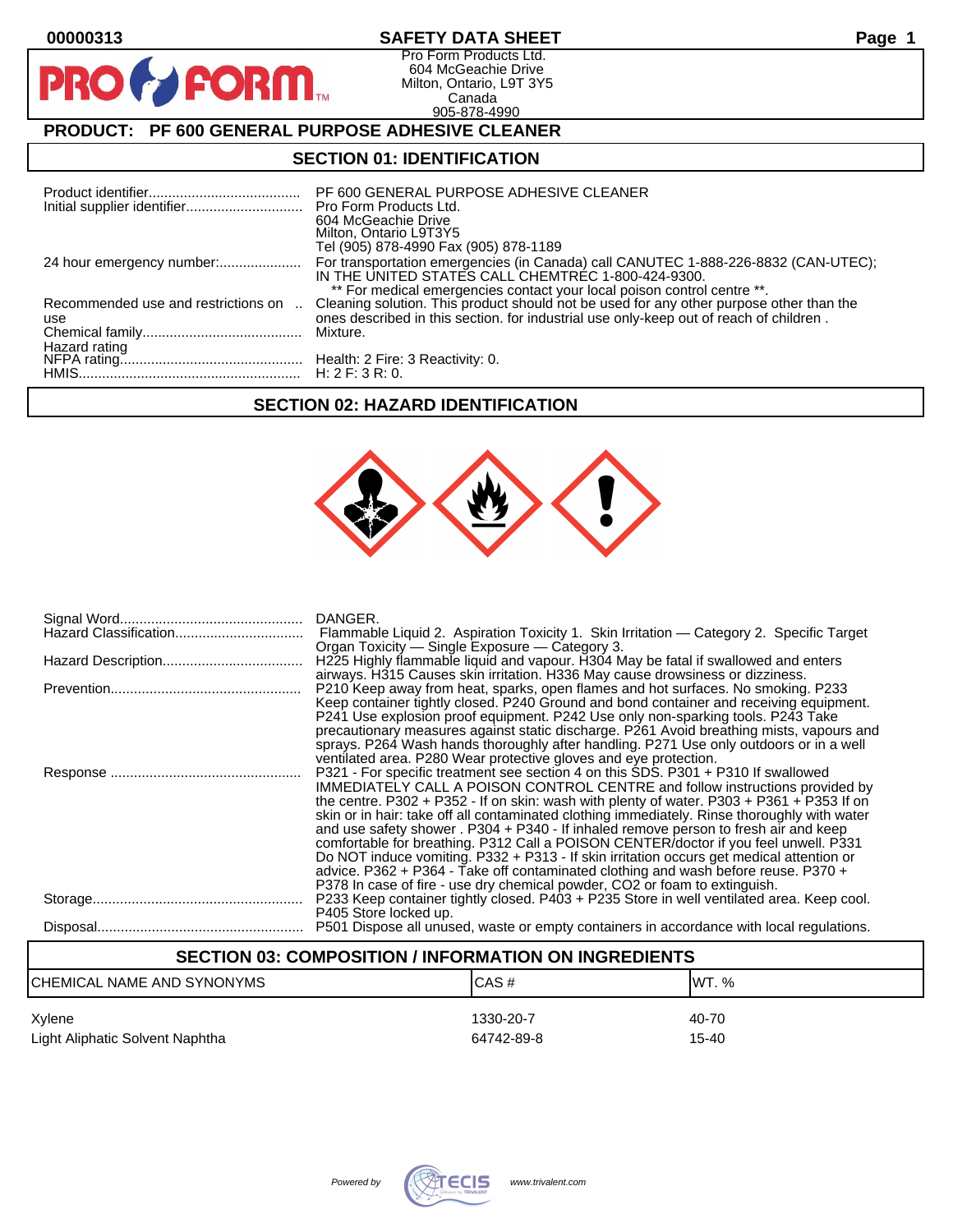# **SECTION 04: FIRST-AID MEASURES**

| In case of contact, immediately flush eyes, keeping eyelids open, with plenty of water for at                                                                                                                                                                                                                                                                                                |
|----------------------------------------------------------------------------------------------------------------------------------------------------------------------------------------------------------------------------------------------------------------------------------------------------------------------------------------------------------------------------------------------|
| least 15 minutes. Obtain medical attention.<br>Remove all contaminated clothing and immediately wash the exposed areas with copious amounts of water for a minimum of 30 minutes or up to 60 minutes for critical body areas. If                                                                                                                                                             |
| irritation persists, seek medical attention.<br>If inhaled, remove to fresh air. If not breathing, give artificial respiration. If breathing is                                                                                                                                                                                                                                              |
| difficult, give oxygen, obtain medical attention.<br>Do not induce vomiting. If ingestion is suspected, contact physician or poison control                                                                                                                                                                                                                                                  |
| center immediately. If spontaneous vomiting occurs have victim lean forward with head<br>down to prevent aspiration of fluid into the lungs. Never give anything by mouth to an<br>unconscious person.<br>Treat victims symptomatically. See sections 2 and 11. The main hazard from ingestion is aspiration of the liquid into the lungs producing chemical pneumonitis. In the event of an |
| incident involving this product ensure that medical authorities are provided a copy of this<br>safety data sheet.                                                                                                                                                                                                                                                                            |

#### **SECTION 05: FIRE-FIGHTING MEASURES**

Suitable and unsuitable extinguishing ..... "Alcohol" foam, CO2, dry chemical. In cases of larger fires, water spray should be used. Do media not use a solid stream of water. Specific hazards arising from the ............. Oxides of carbon (CO, CO2). hazardous product, such as the nature of any hazardous combustion products<br>Special protective equipment and ............ Firefighter should be equipped with self-contained breathing apparatus and full protective precautions for fire-fighters clothing to protect against potentially toxic and irritating fumes. Cool fire-exposed containers with cold water spray. Heat will cause pressure buildup and may cause explosive rupture. Keep run-off water from entering sewers and other waterways. Dike for water control.

#### **SECTION 06: ACCIDENTAL RELEASE MEASURES**

equipment and emergency procedures<br>Methods and materials for containment.

Personal precautions, protective ............ Ventilate area, eliminate all sources of ignition, sound alarm, avoid all skin and eye contact equipment and emergency procedures and avoid breathing vapours. Methods and materials for containment . Dike area to contain the spill, prevent runoff from going into drains, absorb residual material with an inert absorbent, shovel or pump to a properly labelled container and dispose of as a hazardous waste.

#### **SECTION 07: HANDLING AND STORAGE**

| Precautions for safe handling                                   | Avoid all skin contact and ventilate adequately, otherwise wear an appropriate breathing<br>apparatus. Always adopt precautionary measures against build-up of static which may<br>arise from appliances, handling and the containers in which product is packed. Avoid<br>breathing vapours or mist. Ground handling equipment. Handle and open container with<br>care. Employees should wash hands and face before eating or drinking. Keep away from<br>heat, sparks, and open flame. |
|-----------------------------------------------------------------|------------------------------------------------------------------------------------------------------------------------------------------------------------------------------------------------------------------------------------------------------------------------------------------------------------------------------------------------------------------------------------------------------------------------------------------------------------------------------------------|
| Conditions for safe storage, including any<br>incompatibilities | Keep away from heat, sparks, and open flames. Keep container closed when not in use.<br>Store away from oxidizing and reducing materials. Store away from sunlight. Do not store<br>close to fertilizers, seeds and foodstuffs.                                                                                                                                                                                                                                                          |

#### **SECTION 08: EXPOSURE CONTROLS / PERSONAL PROTECTION**

| IINGREDIENTS                                                                                                                                                                             | TWA             | <b>ACGIH TLV</b><br><b>STEL</b>                                                                                                                                                                                | <b>OSHA PEL</b><br>IPEL | <b>STEL</b>     | <b>NIOSH</b><br>IREL |
|------------------------------------------------------------------------------------------------------------------------------------------------------------------------------------------|-----------------|----------------------------------------------------------------------------------------------------------------------------------------------------------------------------------------------------------------|-------------------------|-----------------|----------------------|
| Xylene                                                                                                                                                                                   | 50 ppm          | $150$ ppm                                                                                                                                                                                                      | 100 ppm TWA             | Not established | Not established      |
|                                                                                                                                                                                          |                 | CA ON: 100ppm (TWA); 150ppm (STEL)                                                                                                                                                                             |                         |                 |                      |
| Light Aliphatic Solvent<br>Naphtha                                                                                                                                                       | Not established | Not established                                                                                                                                                                                                | Not established         | Not established | Not established      |
| Liquid chemical goggles.<br>Local exhaust ventilation is recommended. Wear an appropriate, properly fitted respirator<br>when contaminant levels exceed the recommended exposure limits. |                 |                                                                                                                                                                                                                |                         |                 |                      |
| Appropriate engineering controls                                                                                                                                                         |                 | Chemical resistant gloves.<br>Wear adequate protective clothes.<br>Safety boots per local regulations.<br>Emergency showers and eye wash stations should be available.<br>Local exhaust at points of emission. |                         |                 |                      |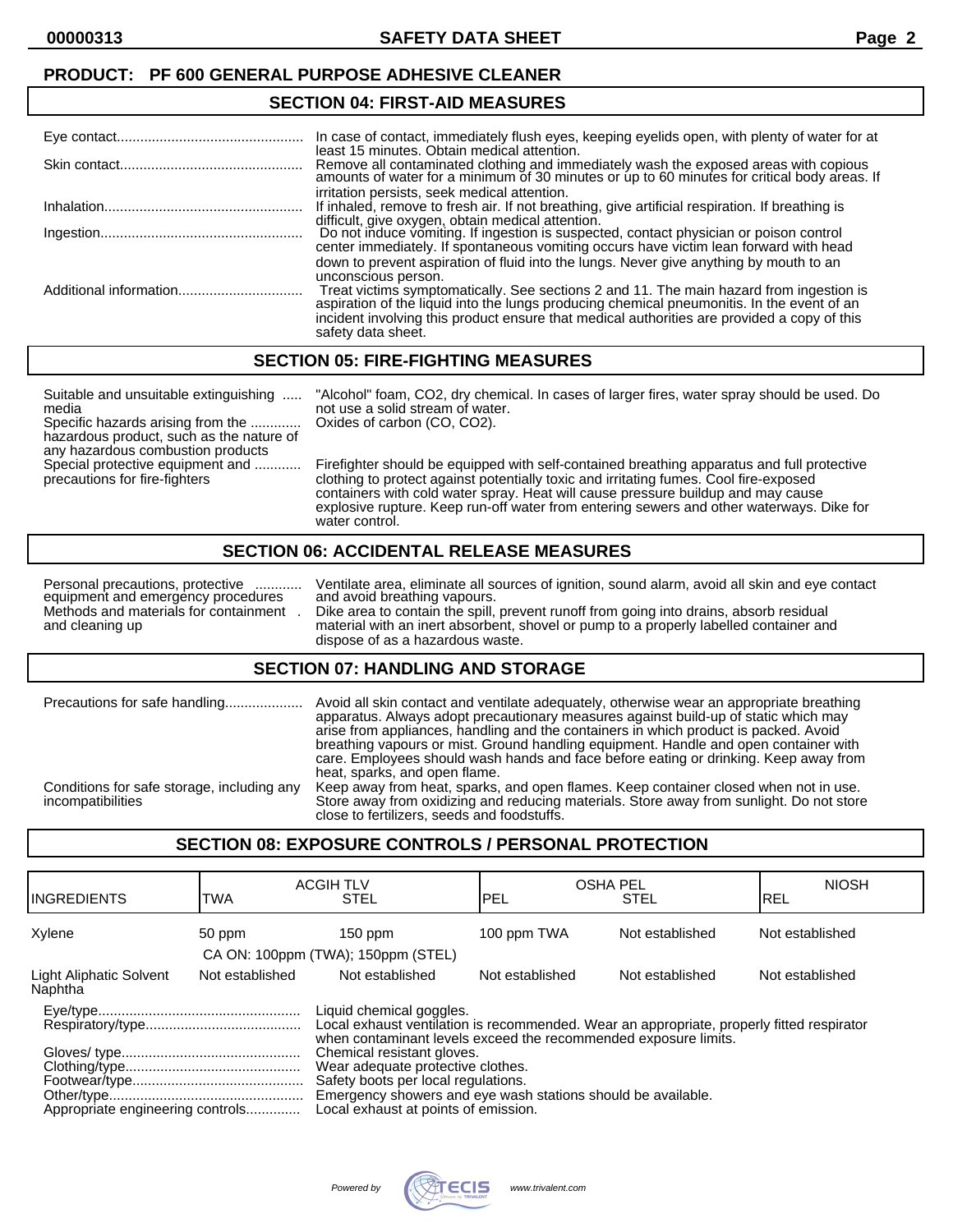#### **PRODUCT: PF 600 GENERAL PURPOSE ADHESIVE CLEANER**

#### **SECTION 09: PHYSICAL AND CHEMICAL PROPERTIES**

| Appearance/Physical state<br>Vapour pressure (mm Hg)<br>Vapour density (air=1)<br>Melting / Freezing point (deg C)<br>Initial boiling point / boiling range (deg C).<br>Evaporation rate<br>Flammability (solids and gases)<br>Flash point (deg C), method<br>Auto ignition temperature (deg C)<br>Upper flammable limit (% vol)<br>Lower flammable limit (% vol)<br>Partition coefficient - n-octanol/water | Liquid.<br>Clear, colourless.<br>Hydrocarbon odour.<br>$1 - 20$ ppm.<br>$< 2.5$ kpa @ 20 $^{\circ}$ C.<br>< 3.9.<br>Not applicable.<br>6.93 lb/usg - 0.83 g/mL.<br>No data.<br>Not soluble in water.<br>$118^{\circ}$ C.<br>Not available.<br>Flammable liquid.<br>14°C Closed Cup.<br>$320^{\circ}$ C.<br>7.<br>0.9.<br>Not available.<br>100. |
|--------------------------------------------------------------------------------------------------------------------------------------------------------------------------------------------------------------------------------------------------------------------------------------------------------------------------------------------------------------------------------------------------------------|-------------------------------------------------------------------------------------------------------------------------------------------------------------------------------------------------------------------------------------------------------------------------------------------------------------------------------------------------|
|                                                                                                                                                                                                                                                                                                                                                                                                              | 819.64 g/L - 6.84 lb/gal.<br>Not available.                                                                                                                                                                                                                                                                                                     |

#### **SECTION 10: STABILITY AND REACTIVITY**

This is a stable material. Stable at normal temperatures and pressures. Hazardous polymerization will not occur. Keep away from heat.

Strong oxidizing agents. By fire:. Dense black smoke. Oxides of carbon (CO,CO2).

## **SECTION 11: TOXICOLOGICAL INFORMATION**

| <b>INGREDIENTS</b>              | <b>LC50</b>                                                                                                                                                                                                                                                                                                                     | LD50                  |  |
|---------------------------------|---------------------------------------------------------------------------------------------------------------------------------------------------------------------------------------------------------------------------------------------------------------------------------------------------------------------------------|-----------------------|--|
| Xylene                          | 6350 ppm 4 hours rat                                                                                                                                                                                                                                                                                                            | >3523 mg/kg rat oral  |  |
| Light Aliphatic Solvent Naphtha | 3400 ppm 4hr rat                                                                                                                                                                                                                                                                                                                | 3000 mg/kg dermal rat |  |
| Effects of acute exposure       | Eye contact. Skin contact. Inhalation.<br>May cause moderate to severe eye irritation. Can cause moderate skin irritation, defatting<br>and dermatitis. Excessive inhalation of vapours can cause respiratory irritation, dizziness,<br>headache, vomiting and unconsciousness. Ingestion is not a likely route of exposure. If |                       |  |
| Effects of chronic exposure     | ingested, however, this product may be absorbed and result in gastrointestinal irritation,<br>nausea, vomiting, and diarrhea.<br>Breathing high concentrations of vapour may cause anesthetic effects and serious health<br>effects. Prolonged or repeated skin contact may cause drying or cracking of skin.                   |                       |  |
| Carcinogenicity of material     | Intentional misuse by deliberately concentrating and inhaling this product may be harmful<br>or fatal.<br>None of the components present in this material at concentrations equal to or greater than<br>0.1% are listed by IARC, NTP, OSHA or ACGIH as a carcinogen.                                                            |                       |  |
|                                 | High level exposure to Xylene in some animal studies have been reported to cause health<br>effects on the developing embryo/fetus. The relevance of this to humans is not known.                                                                                                                                                |                       |  |

#### **SECTION 12: ECOLOGICAL INFORMATION**

Persistence and degradability...................

Environmental........................................... Do not allow to enter waters, waste water or soil.

## **SECTION 13: DISPOSAL CONSIDERATIONS**

Information on safe handling for disposal . This material and its container must be disposed of as hazardous waste. Avoid release to and methods of disposal, including any the environment. Dispose of waste in accordance wi and methods of disposal, including any the environment. Dispose of waste in accordance with all applicable Federal, contaminated packaging Provincial/State and local regulations. Provincial/State and local regulations.